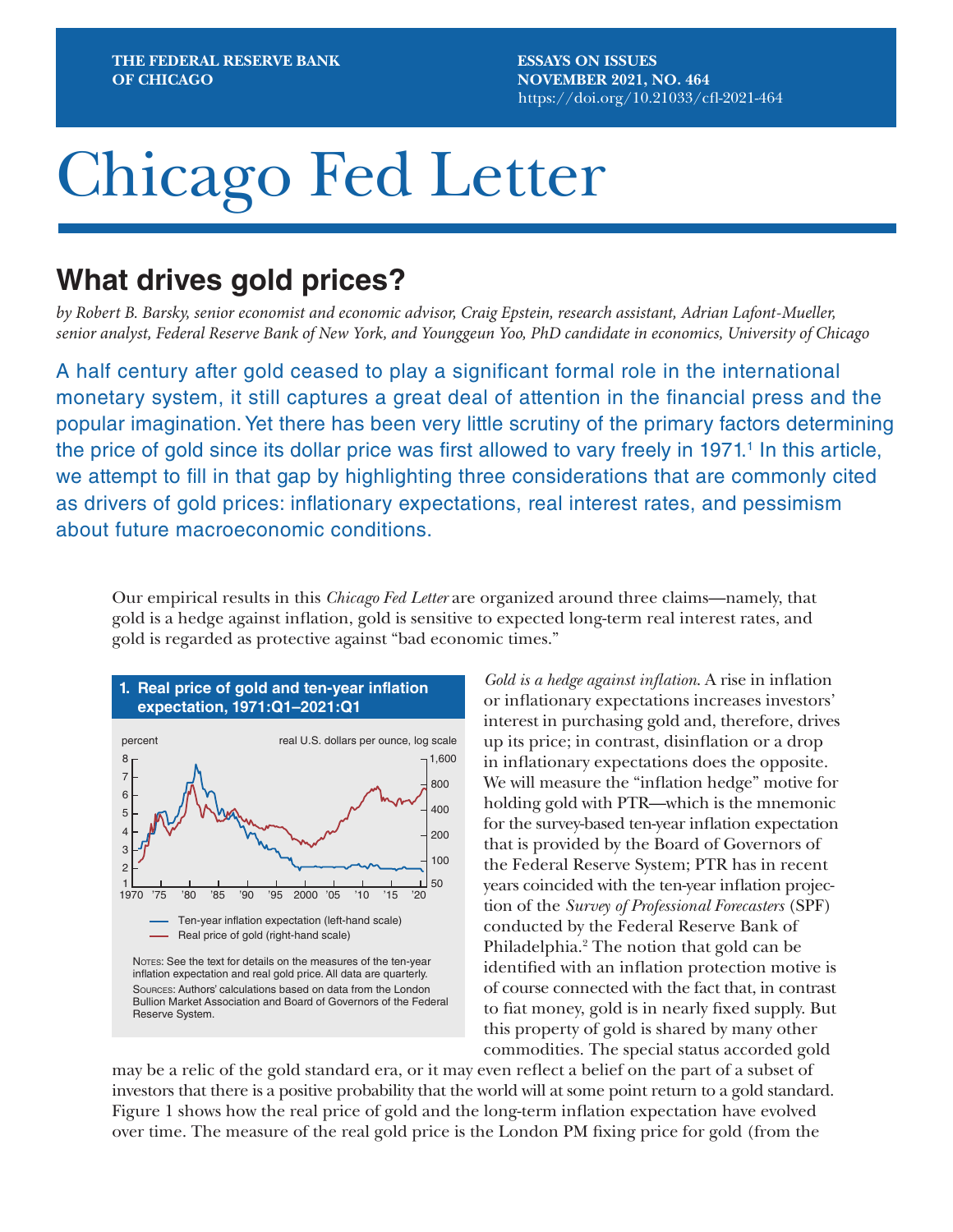



## **3. Real price of gold and pessimistic expectations for the U.S. macroeconomy, 1971:Q1–2021:Q1**



Sources: Authors' calculations based on data from the London Bullion Market Association and University of Michigan, *Surveys of Consumers*.

London Bullion Market Association) in U.S. dollars per ounce deflated by the U.S. Consumer Price Index, or CPI (from the U.S. Bureau of Labor Statistics), plotted on a log scale; and the measure of expected inflation over the next ten years is PTR. From 1971 to around 2000, the real gold price and the long-term inflation expectation tend to move together. A sharp uptick in inflation expectations during the period 1971–80 coincides with a dramatic run-up in gold prices. Gold prices fell dramatically during the Volcker disinflation of 1980–83.3 Over the period 1983–2000, the steady downward march of expected long-term inflation following the Volcker disinflation period coincides with the decrease in the real gold price. Since 2000, however, the long-term inflation expectation has deviated relatively little from 2%, whereas the real gold price has increased more than fivefold. The role of expected inflation in this later period seems to have given way to that of the real interest rate—our second key driver of the gold price—which we discuss next.

*Gold is sensitive to expected long-term real interest rates*. Given that gold is a long-duration durable asset with a relatively stable dividend yield, its price is expected to have a strong inverse relationship with the long-term real interest rate. A rise in expected real rates, all else being equal, should drive down the price of gold.<sup>4</sup> Figure 2 shows the real gold price (the U.S. dollar price per ounce deflated by the CPI, once again on a log scale), along with the real ten-year U.S. Treasury yield (the nominal yield on ten-year Treasury securities minus PTR). The predicted negative co-movement of the real interest rate and the real gold price does not show up in these data before 2001.<sup>5</sup> By contrast, between 2001 and 2012, the long-term real interest rate fell some 400 basis points, accompanied by an over fivefold rise in the real gold price.

*Gold is regarded as protective against "bad economic times."* We test for this factor's importance by using the *Surveys of Consumers* conducted by the University of Michigan (Michigan survey); one of the key survey questions is the following: "Looking ahead, which would you say is more likely—that in the country as a whole we'll have continuous good times during the next 5 years or so, or that we will have periods of widespread unemployment or depression, or what?"6 We use as our measure the fraction of pessimistic responses to this question, and refer to it as "pessimistic expectations" in our analysis. Figure 3 shows the log real gold price along with the fraction of respondents to the Michigan survey who expect the next five years to be characterized by mostly bad times; there is considerable positive correlation between these two variables over our sample period.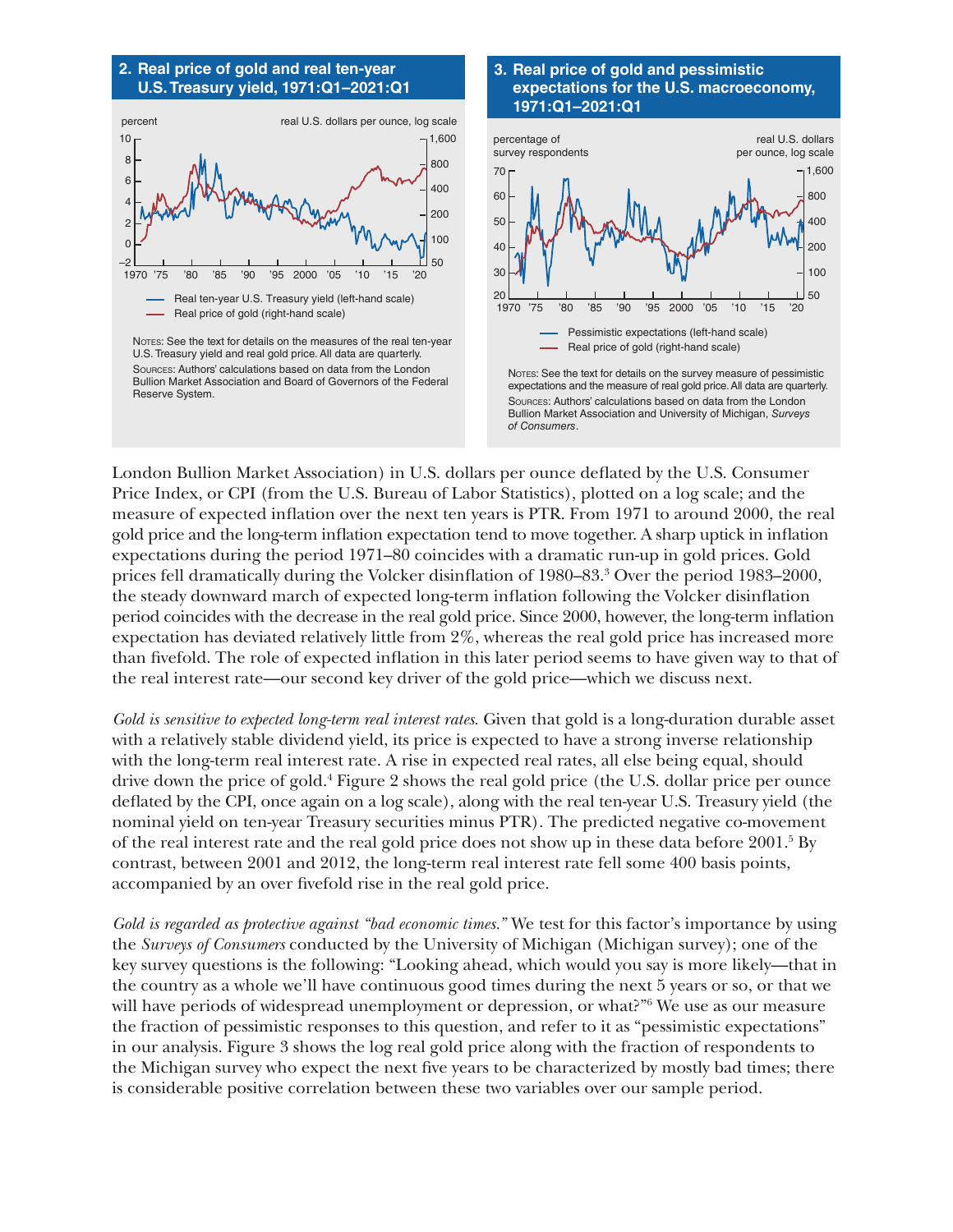# **Multiple regressions**

Comparing figures 1–3 reveals that the key factors driving gold price variation often move together. For example, the rather steady rise in pessimistic expectations (figure 3) between 2001 and 2012 matches a persistently falling real interest rate over the same period (figure 2). To disentangle the roles of the various factors over time, we perform multiple regressions.7 Our regressions provide a simple econometric evaluation of the contribution of our three key factors to the time-series variation in the real gold price over the period 1971–2021. In addition, we show that one additional factor proxied by real world or U.S. gross domestic product (GDP) plays an important role in accounting for the long-run trend in gold prices.

We begin with regressions that explain the association between the average annual log level of real gold prices and four variables, also at the average annual level: 1) the real U.S. dollar value of world GDP provided by the World Bank, 2) the expected ten-year real interest rate computed as the nominal ten-year U.S. Treasury yield minus the Federal Reserve Board's PTR, 3) PTR itself, and 4) the fraction of the Michigan survey's participants expecting largely bad economic times over the next five years (i.e., the pessimistic expectations variable). These regressions highlight the sources of longer-term variation in the level of real gold prices over the past half century (see figure 4). Although we find this exercise to be the most revealing about the basic historical movements of gold prices, the sample is not large and, more importantly, the degree of persistence in the error term is substantial, as indicated by the relatively low Durbin–Watson statistic of 0.98.<sup>8</sup> The second regression exercise (whose results are reported in figure 5) uses essentially the same variables; but instead of looking at levels, it looks at the relationship between the log *change* in the real gold price and *news* about the explanatory variables using quarterly data. Finally, we conduct a limited investigation using daily data (whose regression results are reported in figure 6). The precise variables discussed here are not available at the daily frequency. However, we can investigate the roles of expected real rates and expected inflation using daily data on Treasury Inflation-Protected

| 1971-2019                     |                          |
|-------------------------------|--------------------------|
|                               | Log<br>(real gold price) |
| Log (real world GDP)          | $1.125*$<br>(0.105)      |
| Ten-year Treasury yield - PTR | $-0.131*$<br>(0.022)     |
| <b>PTR</b>                    | $0.365*$<br>(0.033)      |
| Pessimistic expectations      | $0.012*$<br>(0.004)      |
| Constant                      | $-35.588*$<br>(3.329)    |
| R-squared                     | 0.87                     |
| Durbin-Watson statistic       | 0.98                     |

**4. Factors influencing annual real gold prices,** 

\*Significant at the 1% level.

NOTES: Standard errors are in parentheses. The standard errors have been corrected for serial correlation using the Newey–West method. See the text for details on the real gold price, real world gross domestic product (GDP), real ten-year Treasury yield, PTR (a measure of the ten-year inflation expectation), and pessimistic expectations (based on University of Michigan survey results). Sources: Authors' calculations based on data from the London Bullion Market Association, World Bank, Board of Governors of the Federal Reserve System, and University of Michigan, *Surveys of Consumers*.

# **5. Factors influencing changes in quarterly real gold prices, 1971:Q1–2021:Q1**

|                                                     | $\Delta$ Log<br>(real gold price) |
|-----------------------------------------------------|-----------------------------------|
| Innovations in log real U.S. GDP                    | 0.395<br>(0.625)                  |
| Innovations in (ten-year Treasury<br>$vield - PTR)$ | $-0.034*$<br>(0.011)              |
| Innovations in PTR                                  | 0.010<br>(0.044)                  |
| Innovations in pessimistic<br>expectations          | $0.005*$<br>(0.001)               |
| Constant                                            | 0.010<br>(0.006)                  |
| R-squared                                           | 0.12                              |
| Durbin-Watson statistic                             | 1.91                              |

\*Significant at the 1% level.

NOTES: Standard errors are in parentheses. See the text for details on the real gold price, as well as the VAR (vector autoregression) innovations in log real U.S. gross domestic product (GDP), real ten-year Treasury yield, PTR (a measure of the ten-year inflation expectation), and pessimistic expectations (based on University of Michigan survey results).

Sources: Authors' calculations based on data from the London Bullion Market Association, U.S. Bureau of Economic Analysis, Board of Governors of the Federal Reserve System, and University of Michigan, *Surveys of Consumers*.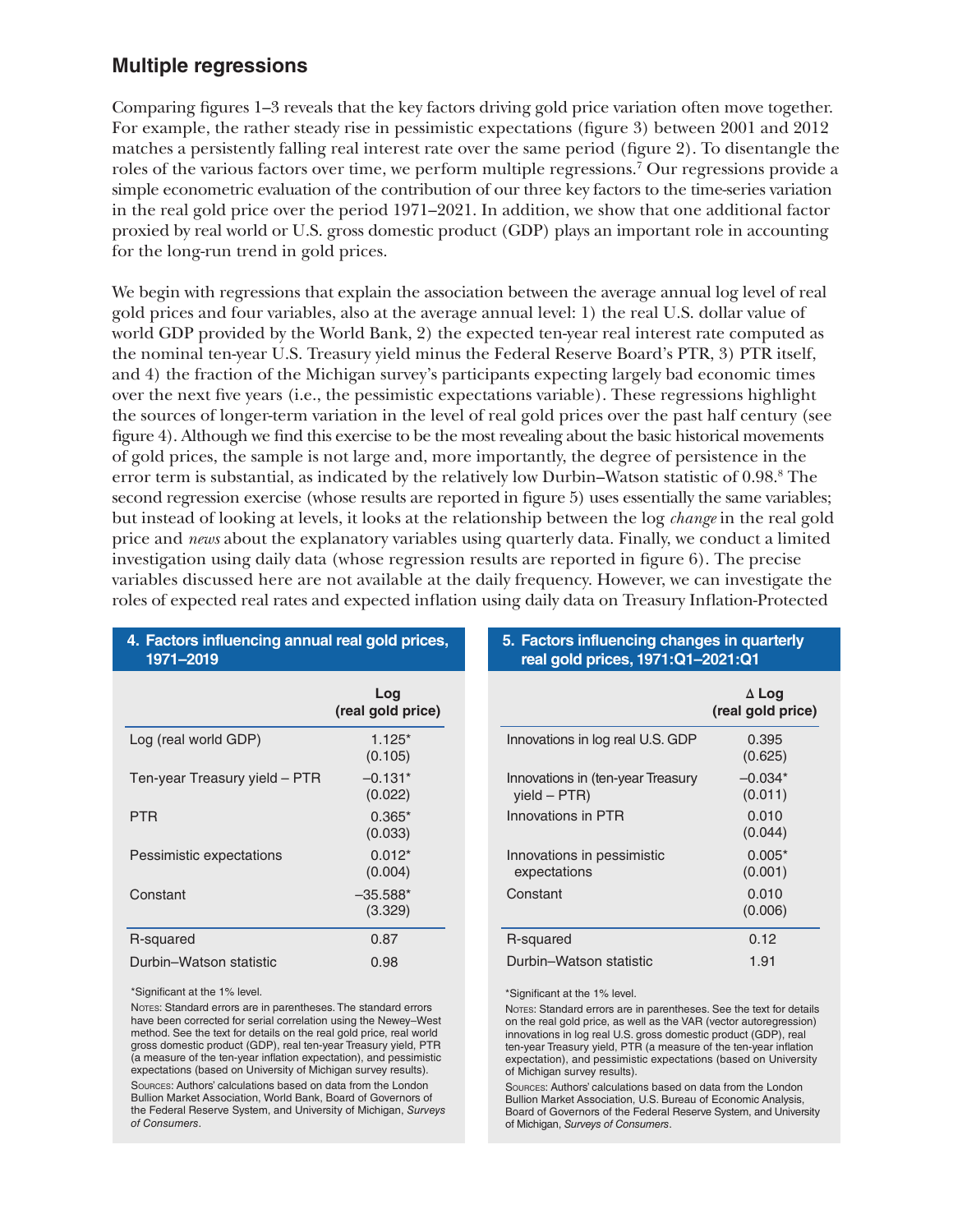### **6. Factors influencing changes in daily nominal gold prices, January 7, 2003–February 12, 2021**

|                             | $\Delta$ Log<br>(nominal gold price) |
|-----------------------------|--------------------------------------|
| ∆ TIPS yield                | $-0.011*$<br>(0.004)                 |
| A Break-even inflation rate | $0.027*$<br>(0.005)                  |
| Constant                    | $-1.71E-0.5$<br>$(2E-04)$            |
| R-squared                   | 0.012                                |
| Durbin-Watson statistic     | 2.11                                 |

\*Significant at the 1% level.

NOTES: Standard errors are in parentheses. TIPS means Treasury Inflation-Protected Securities. See the text for details on the break-even inflation rate.

sources: Authors' calculations based on data from the London Buillon Market Association and Board of Governors of the Federal Reserve System.

Securities [\(TIPS\)](https://www.treasurydirect.gov/indiv/products/prod_tips_glance.htm) and break-even inflation rates $9$ relative to nominal Treasury yields. In these three exercises, as in all regressions on nonexperimental data, it is important to repeat the usual caveat that the statistical analysis reveals correlations in the data, but does not in itself establish causality. The extent to which such regressions go beyond mere association depends on the "reasonableness" of the coefficients (see note 7) and, in short, the ability to "tell the story" that goes with the regressions.

Figure 4 shows the annual regression results. The real world GDP measure, which comes in highly significantly, reflects the fact that the demand for the services of gold and the demand for other goods increase together, approximately one-for-one in percentage terms. The estimated coefficient on the ten-year Treasury yield minus PTR indicates that a percentage point rise in the long-term real interest rate lowers the real gold

price by 13.1%. PTR has an additional effect over and above its presence as a component of the real rate—and indeed this is far stronger quantitatively. Given the long-term real interest rate, an extra percentage point of ten-year expected inflation raises the real gold price by a hefty 37% well in line with the long-held "inflation hedge" view. Finally, evaluated at the mean of 0.46, a one standard deviation increase in the fraction of pessimistic survey respondents (8.1 percentage points) raises the gold price by 9.7%.

For figure 5, we shift our focus to quarterly data. Here the conceptual experiment is to ask how *news* about the explanatory variables is reflected in contemporaneous changes in the log real gold price. In addition to the markedly reduced concern about serially correlated errors, this has somewhat more of a causal feel than the levels regression in figure 4, although the coherent story told by the levels regression gives it more economic credibility than it would have on its purely econometric merits alone. For the exercise whose results are reported in figure 5, we replace the world output series with real U.S. GDP, in logs, given that our world GDP series is only available annually. The news variables are constructed by running four predictive regressions—collectively called a vector autoregression (VAR)—on the explanatory variables; the *innovations* from this VAR constitute the news (or surprise) component of the key explanatory variables.10 A 1% innovation in log real U.S. GDP is associated with a rise in the real gold price of 0.4%, substantially lower than the 1.1% value in the first row in figure 4, although in figure 5 the coefficient is very imprecisely estimated (indeed not statistically significant). A 1 percentage point innovation in the expected ten-year real interest rate (the nominal yield on ten-year Treasury securities minus PTR) is associated with a 3.4% reduction in real gold prices. In striking contrast with the result in figure 4, after accounting for the real interest rate, innovations in PTR play no significant role in the gold price. The coefficient on innovations in the pessimistic expectations variable appears small, but this is deceptive because of the large units in which the pessimistic expectations variable is measured, as well as the large variation in this variable over time. A 10 percentage point innovation in the fraction of survey participants who expect the next five years to constitute mostly bad times raises the real gold price by 5%. Because the pessimistic expectations variable repeatedly reaches lows of about 30% and highs of 60%, over the entire sample it drives substantial fluctuations in the real gold price.

Finally, we do a limited exercise using daily data and report the results in figure 6. Because the CPI is published only monthly, the dependent variable is the daily change in the *nominal* gold price.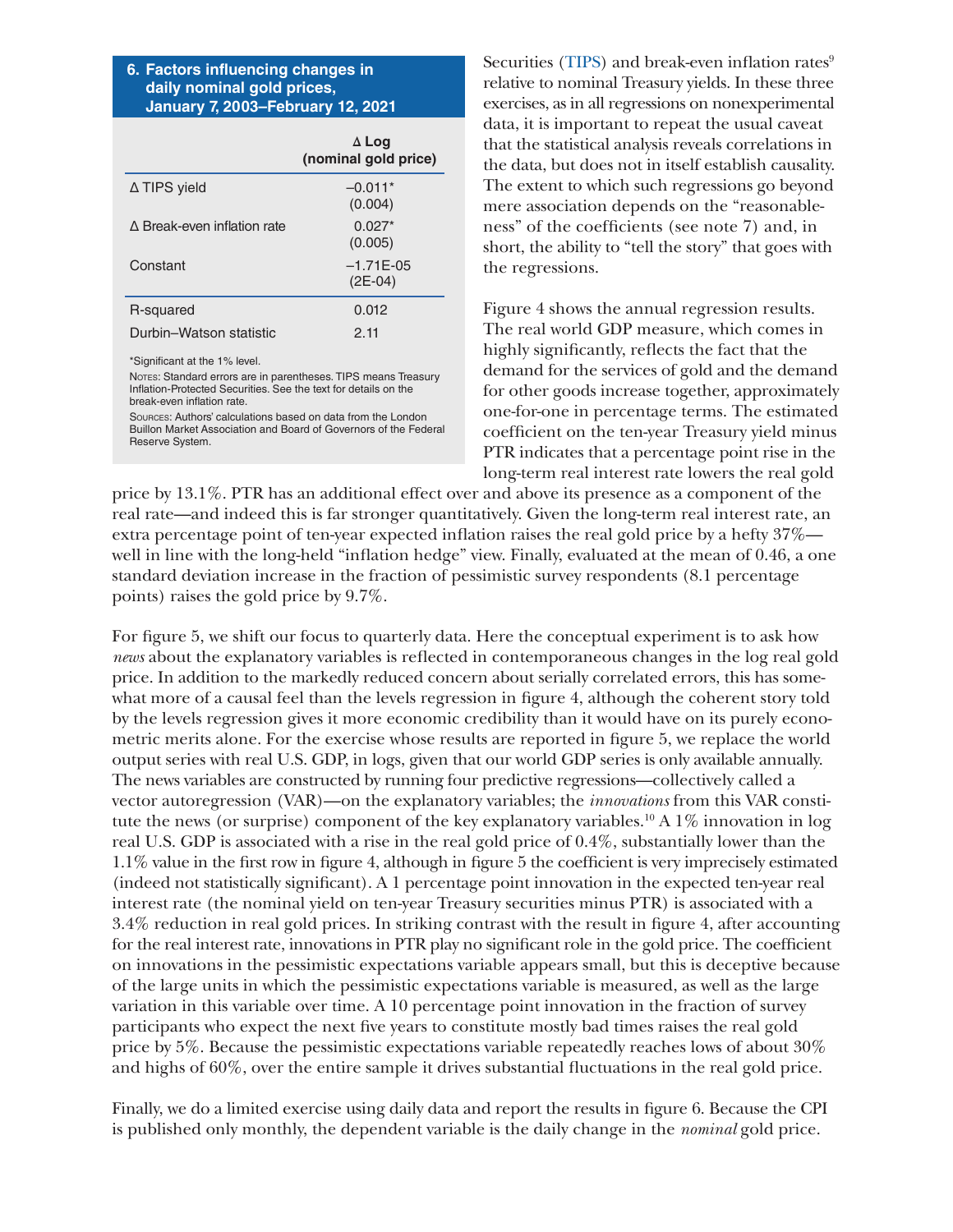This is less problematic than it may at first appear because if we could observe daily changes in the overall price index, they would be at least two orders of magnitude less than the corresponding changes in the highly volatile nominal gold price. Of the independent variables we study in this article, only measures of the real yield on long-term Treasury securities and expected long-term inflation—in this case taken from the TIPS market—are available at a daily frequency. However, we regard this as useful for two reasons. First, the regression is run on the daily differences in the log nominal gold price; innovations in real GDP or pessimistic views on the next five years are likely to be essentially constant at this frequency. Second, the roles of expected real interest rates and inflation have been our most central theme (as evidenced by the coefficients in figures 4 and 5), and we have the data to obtain at least some evidence on these at the daily frequency. Since the variables are in differences, which are quite noisy, the R-squared, which measures the fraction of the variance of the dependent variable that is explained by the regression, is only 0.012. Yet, there are valuable lessons in this exercise. First, the negative effect of the real interest rate on the gold price—the proposition that comes most directly from economic theory—is once again confirmed. Hence, it has been shown to hold in annual levels, quarterly innovations, and daily differences. Second, the observation that the inflation effect is quantitatively much larger than the real interest rate effect holds here, as was the case in the levels regression of figure 4, though contrary to the innovations regression of figure 5.

# **Conclusion**

We have investigated several hypotheses about the determinants of gold prices—in annual levels data, quarterly data in innovations form, and daily data in differences. The negative effect of real interest rates on gold prices predicted by theory holds in all three contexts. Two of the three specifications (the quarterly innovations specification being the exception) support the notion that gold is an inflation hedge and that this effect is quantitatively larger than the real interest rate effect. The two specifications that can be used to evaluate the proposition that gold prices also reflect protection against bad economic times are highly supportive of it. In the early part of the sample, variation in inflation or inflationary expectations was the single most important consideration for the real price of gold. From 2001 on, however, long-term real interest rates and pessimism about future economic activity appear as the dominant factors. While disinflation since 2001 might have been expected to result in low gold prices, any effect of low inflation was more than compensated for by unprecedentedly low long-term real interest rates and by pessimism about future economic activity.

#### **Notes**

<sup>&</sup>lt;sup>1</sup> The Bretton Woods system—which pegged the U.S. dollar price of gold and, for the most part, fixed ratios between gold and the other main currencies—collapsed in stages because of inherent contradictions in the design of the system. In 1971, the U.S. Gold Window was closed and the fixed price of gold vis-à-vis the dollar ended. We thus begin our sample in 1971. For a full explanation, see Michael Bordo, 2017, "The operation and demise of the Bretton Woods system: 1958 to 1971," VoxEU.org, April 23, [available online](https://voxeu.org/article/operation-and-demise-bretton-woods-system).

<sup>2</sup> PTR is from the Federal Reserve Board's FRB/US model's database; see note 4 of John M. Roberts, 2018, "An estimate of the long-term neutral rate of interest," *FEDS Notes*, Board of Governors of the Federal Reserve System, September 5. [Crossref](https://doi.org/10.17016/2380-7172.2227)

<sup>3</sup> Further details on the U.S. disinflation period of the early 1980s associated with former Federal Reserve Chair Paul Volcker are in Michael D. Bordo and Athanasios Orphanides, 2013, "Introduction," in *The Great Inflation: The Rebirth of Modern Central Banking*, Michael D. Bordo and Athanasios Orphanides (eds.), Chicago: University of Chicago Press, pp. 1–22, [available online](https://www.nber.org/system/files/chapters/c9155/c9155.pdf).

<sup>4</sup> This idea manifests itself in at least two ways. First, for the owner of a gold mine to be indifferent between keeping gold in the ground on the one hand and mining it and investing the proceeds in financial assets on the other, the price must be expected to rise at the rate of interest. Given an appropriate terminal condition, the higher the expected real interest rate, the lower the initial price would have to be. A second approach would be to imagine that gold provides some service flow (e.g., its value as jewelry). The present value of that "dividend stream" depends inversely on the real interest rate.